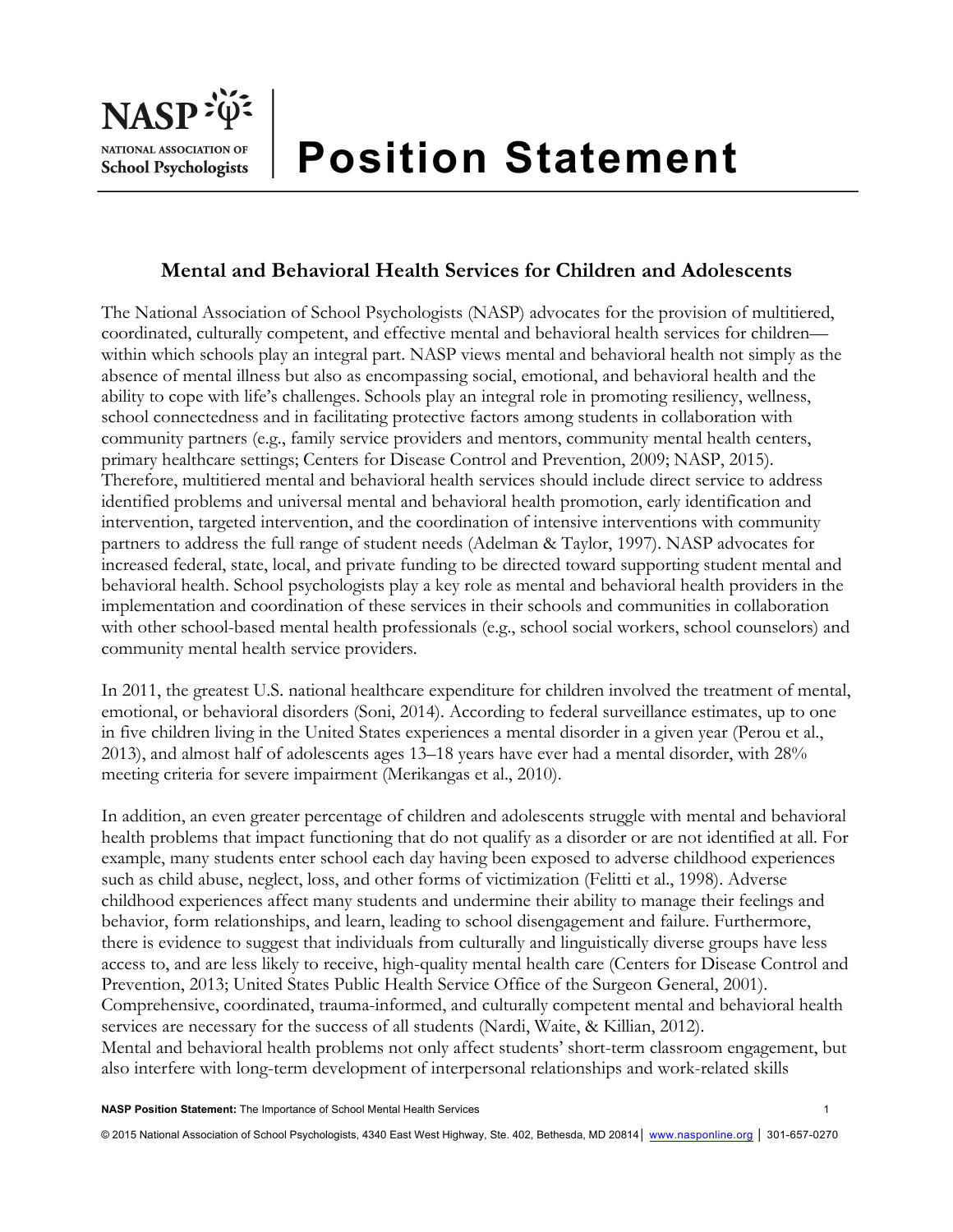(National Research Council and Institute of Medicine [NRCIM], 2009). Early struggles may eventually lead to high school dropout or involvement with law enforcement. For example, more than two thirds of adolescents in juvenile detention were found to meet diagnostic criteria for at least one psychiatric disorder (Teplin, Abram, McClelland, Dulcan, & Mericle, 2002). Fortunately, it is also the case that many mental and behavioral health disorders and related problems can be prevented. Risk factors are generally well defined, and, in many cases, less debilitating symptoms typically precede a disorder by two to four years (NCRIM, 2009). Proactive screening and early intervention for young children and families are therefore crucial in order to prevent more debilitating problems and reduce the costs associated with identifying and treating more serious disabilities (e.g., see NASP position statement on Prevention and Wellness Promotion, 2014).

### **ADDRESSING MENTAL AND BEHAVIORAL HEALTH PROMOTION WITHIN THE CONTEXT OF SCHOOLS**

Because the majority of children in the United States attend school, schools are the most efficient place for children to receive mental and behavioral health services. Results of population-based studies indicate that schools represent the most common entry point for youth to access mental and behavioral health services (Farmer, Burns, Philip, Angold, & Costello, 2003). Youth are 21 times more likely to visit a school-based health clinic for their mental health care than they are a community-based clinic (Juszczak, Melinkovich, & Kaplan, 2003). For these reasons, multiple efforts have been made at the federal level to position schools with increased responsibility and coordination related to mental and behavioral health supports and in-school services (Vaillancourt & Kelly, 2014).

School mental and behavioral health professionals typically include school psychologists, school counselors, school social workers, and other qualified service providers. Together, these professionals collaborate to coordinate comprehensive, culturally competent, and effective mental and behavioral health services in the school setting. Services include prevention and early intervention as well as therapeutic interventions for students with identified mental and behavioral health concerns. Effective collaboration among these specialists results in highly functional cross-disciplinary teams working with students, families, educators, and community agency personnel to create appropriate intervention options for all students.

Schools are uniquely positioned to provide multitiered models of mental and behavioral health support, in which a continuum of services (i.e., universal, targeted, intensive) are provided to address the needs of *all* students (NASP, 2010a; NASP, 2015). At the universal level, schools can work to create safe and supportive school climates so that all students have the chance to experience school success. In a joint statement by NASP and professional associations of school counselors, school social workers, school resource officers, and principals, the importance of wellness promotion and positive, nonpunitive discipline was emphasized in addition to crisis response in promoting safe and successful schools (Cowan, Vaillancourt, Rossen, & Pollitt, 2013). Bridging the gap between Tier 1 and Tier 2 interventions are universal screenings. As offered by Dowdy, Ritchey, & Kamphaus (2010):

The key step in reform is to move school-based psychological services from the back of the service delivery system, in which only students at the highest level of risk receive services, to the front of service delivery through the use of universal, proactive screening. (p. 174)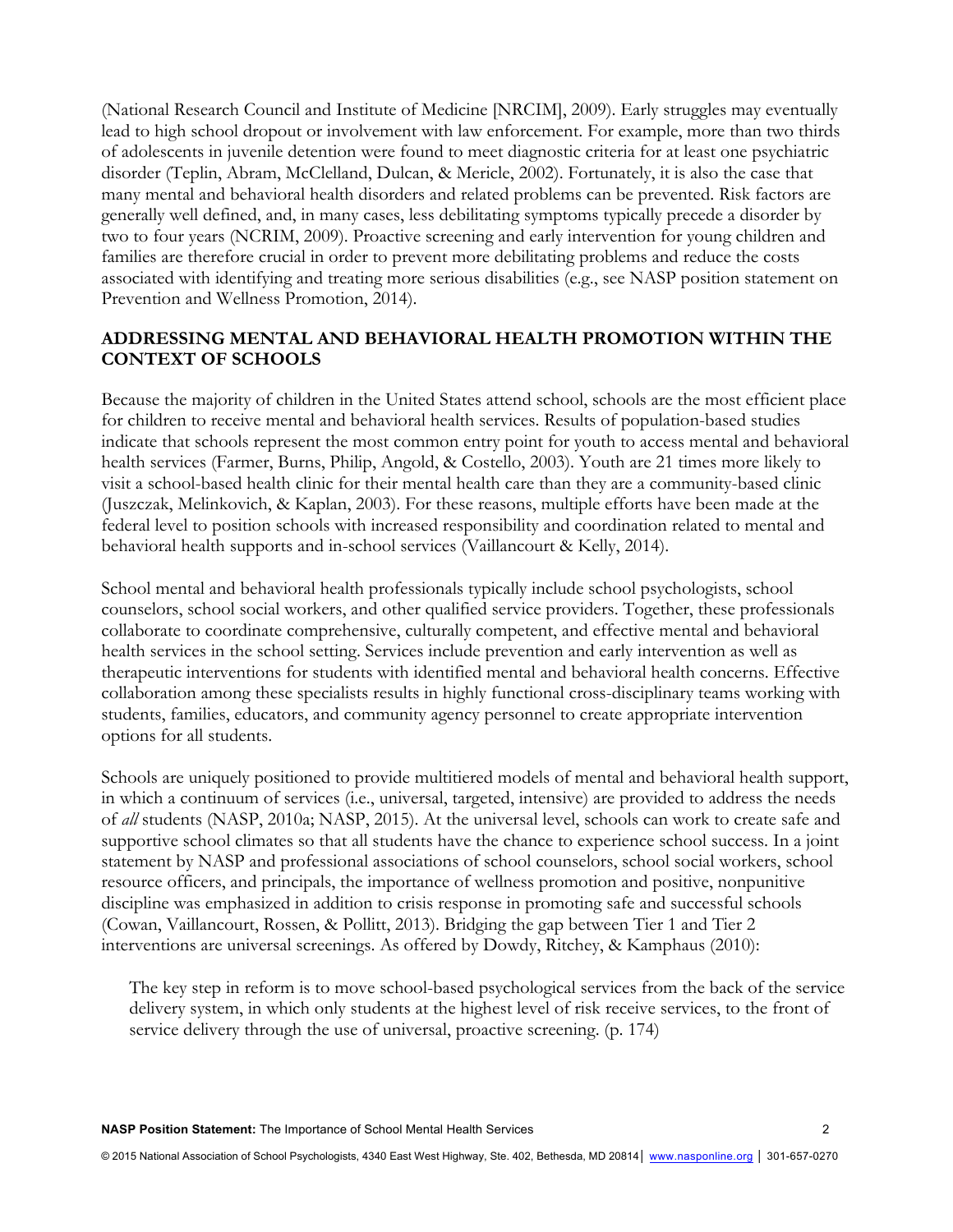For students with more significant mental and behavioral health needs, increasingly targeted and intensive mental and behavioral health interventions can be provided. Evidence in support of the effects of social–emotional learning<sup>1</sup> curricula on student outcomes is growing, with positive effects documented for academic outcomes, social behavior, conduct problems, and emotional distress (Collaborative for Academic, Social, and Emotional Learning, 2013; Cook, Frye, Slemrod, Lyon, Renshaw, & Zhang, 2015).

Schools vary in the organizational models they use to deliver mental and behavioral health services to students; however, interagency collaboration is necessary to deliver mental and behavioral health interventions to students with identified needs. The provision of truly comprehensive and effective mental and behavioral health services is dependent on collaboration among school staff and community-based service providers. Coordinated and comprehensive services can be cost-effective, improve service delivery, avoid duplication, and provide for a continuum of service options (Weist, Ambrose, & Lewis, 2006). Streamlined collaborative services represent the joining of families, schools, and major child-serving agencies (e.g., community mental and behavioral health, juvenile justice) and result in increased positive academic outcomes, fewer disruptions to the learning environment, and reduced need for emergency and adult services (Adelman & Taylor, 2006).

## **THE ROLE OF SCHOOL PSYCHOLOGISTS**

School psychologists are uniquely qualified to deliver high quality mental and behavioral health services in the school setting (see Brock, 2015; NASP, 2015). They are trained to integrate the knowledge and skill base of psychology with training in education, learning, child development, and educational systems. School psychological services include, but are not limited to, development, implementation, and evaluation of prevention and intervention programs; consultation; the formulation of behavioral intervention plans and behavior management; provision of direct mental and behavioral health services for individuals and small groups; assessment; crisis intervention; and referral processes. School psychologists are also uniquely trained to bridge the gap between schools and community agencies consistent with the NASP *Standards for Graduate Preparation of School Psychologists* (NASP, 2010b) which requires training in culturally competent practice, prevention science, mental and behavioral health services, and ecological–systems theories. They facilitate communication and collaboration with community agencies and related professionals, school personnel, and families. As change facilitators, they engage in systems consultation and the promotion of public policies to support the education and mental and behavioral health of all children.

#### **SUMMARY**

 

Universal mental and behavioral health promotion in schools, early identification and intervention, targeted supports, and interagency collaboration together comprise a comprehensive mental and behavioral health service system that enhances students' academic, behavioral, and interpersonal outcomes. School psychologists play critical roles in all of these activities through prevention, direct service, assessment, and consultation. There is a strong connection between students' mental and behavioral health and strong learning outcomes; promoting student mental and behavioral health through assessment, consultation, and direct intervention is an important role for school psychologists.

<sup>&</sup>lt;sup>1</sup> Social–emotional learning refers to the knowledge and skills necessary to engage in social interactions with others appropriately and to manage one's emotional state in relation to environment.

**NASP Position Statement:** The Importance of School Mental Health Services 3

<sup>© 2015</sup> National Association of School Psychologists, 4340 East West Highway, Ste. 402, Bethesda, MD 20814 | www.nasponline.org | 301-657-0270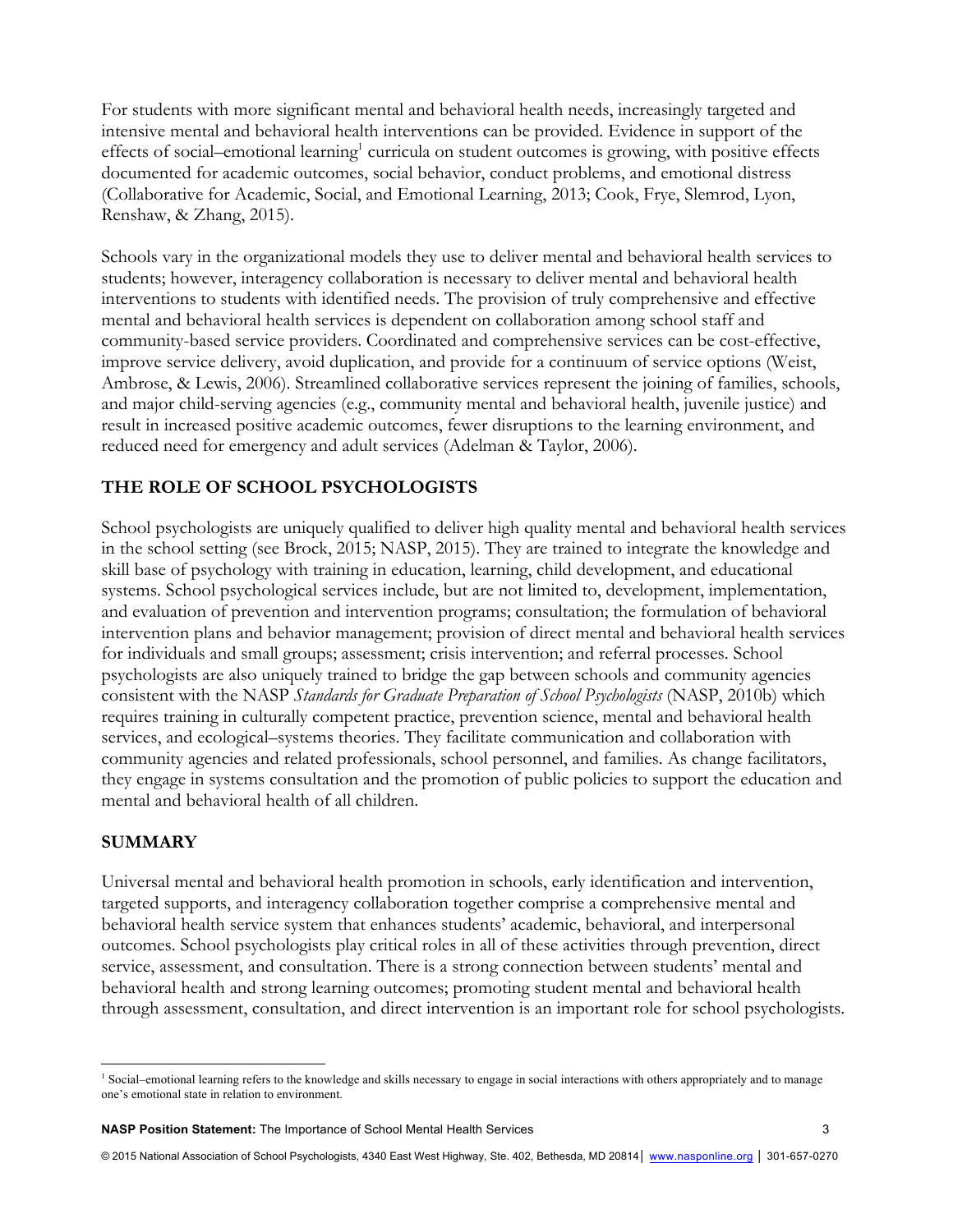#### **REFERENCES**

- Adelman, H. S., & Taylor, L. (1997). Addressing barriers to learning: Beyond school-linked services and full-service schools. *American Journal of Orthopsychiatry, 67*, 408–421.
- Adelman, H. S., & Taylor, L. (2006). *The implementation guide to student learning supports in the classroom and schoolwide: New directions for addressing barriers to learning*. Thousand Oaks, CA: Corwin Press.
- Brock, S. E. (2015, May). Mental health matters. *Communiqué, 43*(7), 1, 13–15. Retrieved from http://www.nasponline.org/publications/cq/index-list.aspx
- Center for Disease Control and Prevention. (2009). *School connectedness: Strategies for increasing protective factors among youth*. Atlanta, GA: Author.
- Centers for Disease Control and Prevention. (2013). CDC Health Disparities and Inequalities Report— United States, 2013. *Morbidity and Mortality Weekly Report, 62(Suppl 3)*: 1–186.
- Collaborative for Academic, Social, and Emotional Learning. (2013). *2013 CASEL Guide: Effective Social and Emotional Learning Programs—Preschool and Elementary School Edition*. Chicago, IL: Author.
- Cook, C. R., Frye, M., Slemrod, T., Lyon, A. R., Renshaw, T. L., & Zhang, Y. (2015). An integrated approach to universal prevention: Independent and combined effects of PBIS and SEL on youths' mental and behavioral health. *School Psychology Quarterly, 30*(2), 166–183. doi:10.1037/spq0000102
- Cowan, K. C., Vaillancourt, K., Rossen, E., & Pollitt, K. (2013). *A framework for safe and successful schools* [Brief]. Bethesda, MD: National Association of School Psychologists.
- Dowdy, E., Ritchey, K., & Kamphaus, R. W. (2010). School-based screening: A population-based approach to inform and monitor children's mental health needs. *School Mental Health, 2*, 166–176. doi:10.1007/s12310-010-9036-3
- Farmer, E. M., Burns, B. J., Philip, S. D., Angold, A., & Costello, E. J. (2003). Pathways into and through mental and behavioral health services for children and adolescents. *Psychiatric Services, 54,*  60–67.
- Felitti, V. J., Anda, R. F., Nordenberg, D., Williamson, D. F., Spitz, A. M., Edwards, V., … Marks, J. S. (1998). The relationship of childhood abuse and household dysfunction to many of the leading causes of death in adults: The adverse childhood experiences (ACE) study. *American Journal of Preventive Medicine, 14*, 245–258.
- Juszczak, L., Melinkovich, P., & Kaplan, D. (2003). Use of health and mental health services by adolescents across multiple delivery sites. *Journal of Adolescent Health, 32*(Supp. l6), 108–118. doi:10.1016/S1054-139X(03)00073-9
- Merikangas, K. R., He, J., Burstein, M., Swanson, S. A., Avenevoli, S., Cui, L., ... Swendsen, J. (2010). Lifetime prevalence of mental disorders in U.S. adolescents: Results from the National Comorbidity Survey Replication-Adolescent Supplement (NCS-A). *Journal of the American Academy of Child & Adolescent Psychiatry, 49,* 980–989. doi:10.1016/j.jaac.2010.05.017
- Nardi, D., Waite, R., & Killian, P. (2012). Establishing standards for culturally competent mental and behavioral health care. *Journal of Psychosocial Nursing and Mental and behavioral health Services, 50*(7), 3–5. doi:10.3928/02793695-20120608-01
- National Association of School Psychologists [NASP]. (2010a). *Model for comprehensive and integrated school psychological services.* Bethesda, MD: Author.
- National Association of School Psychologists [NASP]. (2010b). *Standards for Graduate Preparation of School Psychologists*. Bethesda, MD: Author.